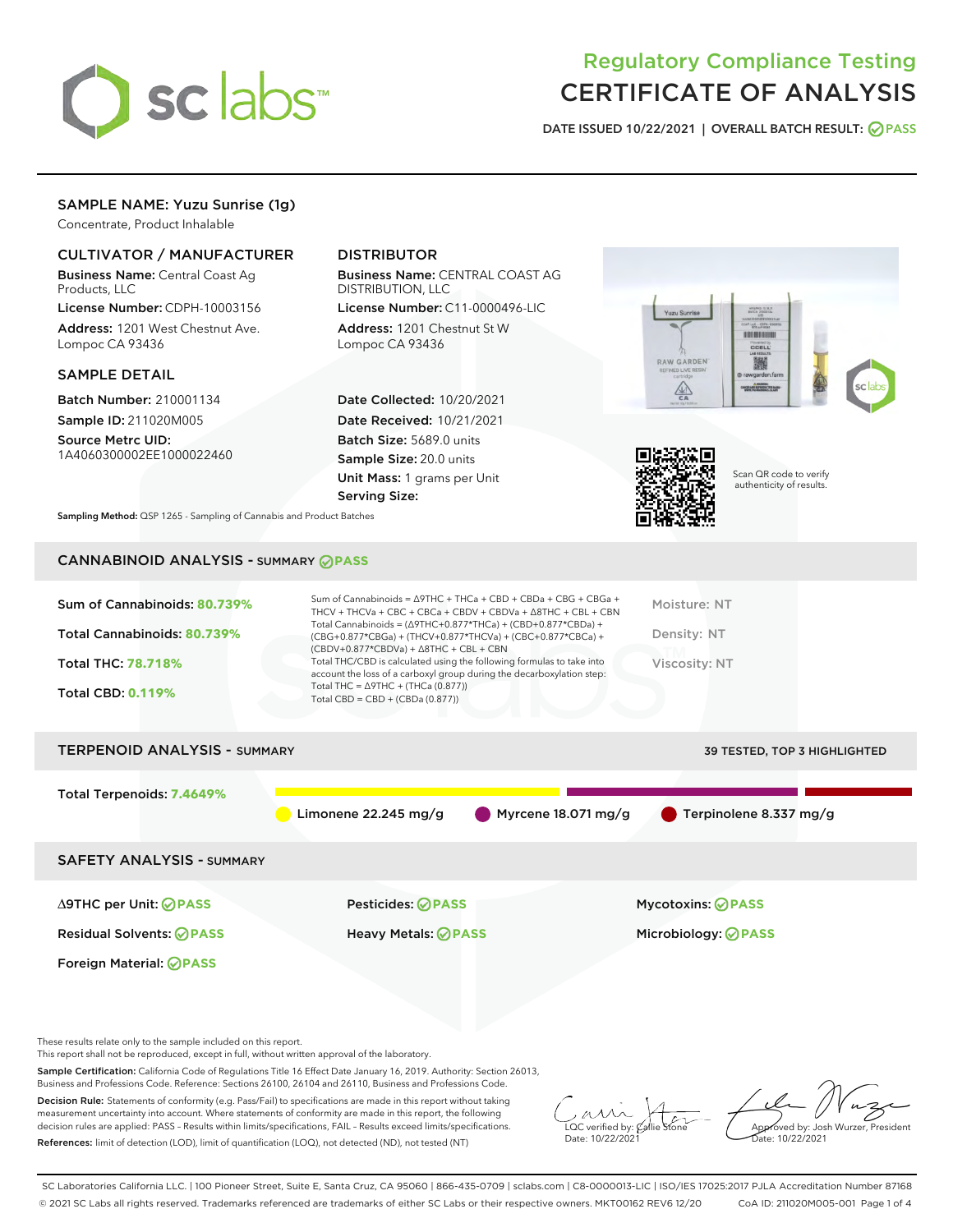



YUZU SUNRISE (1G) | DATE ISSUED 10/22/2021 | OVERALL BATCH RESULT: ◯ PASS

#### CANNABINOID TEST RESULTS - 10/21/2021 2 PASS

Tested by high-performance liquid chromatography with diode-array detection (HPLC-DAD). **Method:** QSP 1157 - Analysis of Cannabinoids by HPLC-DAD

#### TOTAL CANNABINOIDS: **80.739%**

Total Cannabinoids (Total THC) + (Total CBD) + (Total CBG) + (Total THCV) + (Total CBC) + (Total CBDV) + ∆8THC + CBL + CBN

TOTAL THC: **78.718%** Total THC (∆9THC+0.877\*THCa)

TOTAL CBD: **0.119%**

Total CBD (CBD+0.877\*CBDa)

TOTAL CBG: 1.182% Total CBG (CBG+0.877\*CBGa)

TOTAL THCV: 0.41% Total THCV (THCV+0.877\*THCVa)

TOTAL CBC: ND Total CBC (CBC+0.877\*CBCa)

TOTAL CBDV: ND Total CBDV (CBDV+0.877\*CBDVa)

| <b>COMPOUND</b>  | LOD/LOQ<br>(mg/g)          | <b>MEASUREMENT</b><br><b>UNCERTAINTY</b><br>mg/g | <b>RESULT</b><br>(mg/g) | <b>RESULT</b><br>(%) |
|------------------|----------------------------|--------------------------------------------------|-------------------------|----------------------|
| <b>A9THC</b>     | 0.06 / 0.26                | ±27.079                                          | 787.18                  | 78.718               |
| <b>CBG</b>       | 0.06/0.19                  | ±0.466                                           | 11.82                   | 1.182                |
| <b>THCV</b>      | 0.1/0.2                    | ±0.20                                            | 4.1                     | 0.41                 |
| <b>CBN</b>       | 0.1/0.3                    | ±0.20                                            | 3.1                     | 0.31                 |
| <b>CBD</b>       | 0.07/0.29                  | ±0.055                                           | 1.19                    | 0.119                |
| $\triangle$ 8THC | 0.1/0.4                    | N/A                                              | <b>ND</b>               | <b>ND</b>            |
| THCa             | 0.05 / 0.14                | N/A                                              | <b>ND</b>               | <b>ND</b>            |
| <b>THCVa</b>     | 0.07/0.20                  | N/A                                              | <b>ND</b>               | <b>ND</b>            |
| <b>CBDa</b>      | 0.02/0.19                  | N/A                                              | <b>ND</b>               | <b>ND</b>            |
| <b>CBDV</b>      | 0.04 / 0.15                | N/A                                              | <b>ND</b>               | <b>ND</b>            |
| <b>CBDVa</b>     | 0.03/0.53                  | N/A                                              | <b>ND</b>               | <b>ND</b>            |
| <b>CBGa</b>      | 0.1 / 0.2                  | N/A                                              | <b>ND</b>               | <b>ND</b>            |
| <b>CBL</b>       | 0.06 / 0.24                | N/A                                              | <b>ND</b>               | <b>ND</b>            |
| <b>CBC</b>       | 0.2 / 0.5                  | N/A                                              | <b>ND</b>               | <b>ND</b>            |
| <b>CBCa</b>      | 0.07/0.28                  | N/A                                              | <b>ND</b>               | <b>ND</b>            |
|                  | <b>SUM OF CANNABINOIDS</b> |                                                  | 807.39 mg/g             | 80.739%              |

**UNIT MASS: 1 grams per Unit**

| ∆9THC per Unit                                                                            | 1120 per-package limit | 787.18 mg/unit<br><b>PASS</b> |  |  |  |
|-------------------------------------------------------------------------------------------|------------------------|-------------------------------|--|--|--|
| <b>Total THC per Unit</b>                                                                 |                        | 787.18 mg/unit                |  |  |  |
| <b>CBD per Unit</b>                                                                       |                        | $1.19$ mg/unit                |  |  |  |
| <b>Total CBD per Unit</b>                                                                 |                        | $1.19$ mg/unit                |  |  |  |
| Sum of Cannabinoids<br>per Unit                                                           |                        | 807.39 mg/unit                |  |  |  |
| <b>Total Cannabinoids</b><br>per Unit                                                     |                        | 807.39 mg/unit                |  |  |  |
| <b>MOISTURE TEST RESULT</b><br><b>DENSITY TEST RESULT</b><br><b>VISCOSITY TEST RESULT</b> |                        |                               |  |  |  |

Not Tested

Not Tested

Not Tested

#### TERPENOID TEST RESULTS - 10/22/2021

Terpene analysis utilizing gas chromatography-flame ionization detection (GC-FID). **Method:** QSP 1192 - Analysis of Terpenoids by GC-FID

| <b>COMPOUND</b>         | LOD/LOQ<br>(mg/g) | <b>MEASUREMENT</b><br><b>UNCERTAINTY</b><br>mg/g | <b>RESULT</b><br>(mg/g)                         | <b>RESULT</b><br>(%) |
|-------------------------|-------------------|--------------------------------------------------|-------------------------------------------------|----------------------|
| Limonene                | 0.005 / 0.016     | ±0.3181                                          | 22.245                                          | 2.2245               |
| <b>Myrcene</b>          | 0.008 / 0.025     | ±0.2331                                          | 18.071                                          | 1.8071               |
| Terpinolene             | 0.008 / 0.026     | ±0.1709                                          | 8.337                                           | 0.8337               |
| $\alpha$ Pinene         | 0.005 / 0.017     | ±0.0555                                          | 6.451                                           | 0.6451               |
| $\beta$ Pinene          | 0.004 / 0.014     | ±0.0588                                          | 5.109                                           | 0.5109               |
| $\beta$ Caryophyllene   | 0.004 / 0.012     | ±0.1672                                          | 4.696                                           | 0.4696               |
| Ocimene                 | 0.011 / 0.038     | ±0.1074                                          | 3.346                                           | 0.3346               |
| Linalool                | 0.009 / 0.032     | ±0.0471                                          | 1.239                                           | 0.1239               |
| $\alpha$ Humulene       | 0.009/0.029       | ±0.0376                                          | 1.170                                           | 0.1170               |
| Fenchol                 | 0.010 / 0.034     | ±0.0338                                          | 0.873                                           | 0.0873               |
| <b>Terpineol</b>        | 0.016 / 0.055     | ±0.0304                                          | 0.495                                           | 0.0495               |
| Camphene                | 0.005 / 0.015     | ±0.0053                                          | 0.463                                           | 0.0463               |
| trans-ß-Farnesene       | 0.008 / 0.025     | ±0.0118                                          | 0.331                                           | 0.0331               |
| $\alpha$ Phellandrene   | 0.006 / 0.020     | ±0.0041                                          | 0.303                                           | 0.0303               |
| Valencene               | 0.009 / 0.030     | ±0.0174                                          | 0.252                                           | 0.0252               |
| $\alpha$ Terpinene      | 0.005 / 0.017     | ±0.0035                                          | 0.236                                           | 0.0236               |
| 3 Carene                | 0.005 / 0.018     | ±0.0033                                          | 0.234                                           | 0.0234               |
| $\gamma$ Terpinene      | 0.006 / 0.018     | ±0.0031                                          | 0.180                                           | 0.0180               |
| <b>Borneol</b>          | 0.005 / 0.016     | ±0.0058                                          | 0.137                                           | 0.0137               |
| Fenchone                | 0.009 / 0.028     | ±0.0035                                          | 0.121                                           | 0.0121               |
| Nerolidol               | 0.009 / 0.028     | ±0.0040                                          | 0.063                                           | 0.0063               |
| Citronellol             | 0.003 / 0.010     | ±0.0030                                          | 0.061                                           | 0.0061               |
| $\alpha$ Bisabolol      | 0.008 / 0.026     | ±0.0028                                          | 0.053                                           | 0.0053               |
| Eucalyptol              | 0.006 / 0.018     | ±0.0013                                          | 0.052                                           | 0.0052               |
| Sabinene                | 0.004 / 0.014     | ±0.0004                                          | 0.033                                           | 0.0033               |
| Sabinene Hydrate        | 0.006 / 0.022     | ±0.0012                                          | 0.031                                           | 0.0031               |
| <b>Geranyl Acetate</b>  | 0.004 / 0.014     | ±0.0013                                          | 0.031                                           | 0.0031               |
| p-Cymene                | 0.005 / 0.016     | ±0.0006                                          | 0.023                                           | 0.0023               |
| Geraniol                | 0.002 / 0.007     | ±0.0006                                          | 0.013                                           | 0.0013               |
| Nerol                   | 0.003 / 0.011     | N/A                                              | <loq< th=""><th><loq< th=""></loq<></th></loq<> | <loq< th=""></loq<>  |
| Caryophyllene<br>Oxide  | 0.010 / 0.033     | N/A                                              | <loq< th=""><th><loq< th=""></loq<></th></loq<> | <loq< th=""></loq<>  |
| Guaiol                  | 0.009 / 0.030     | N/A                                              | <loq< th=""><th><loq< th=""></loq<></th></loq<> | <loq< th=""></loq<>  |
| (-)-Isopulegol          | 0.005 / 0.016     | N/A                                              | ND                                              | <b>ND</b>            |
| Camphor                 | 0.006 / 0.019     | N/A                                              | ND                                              | ND                   |
| Isoborneol              | 0.004 / 0.012     | N/A                                              | ND                                              | ND                   |
| Menthol                 | 0.008 / 0.025     | N/A                                              | ND                                              | ND                   |
| $R-(+)$ -Pulegone       | 0.003 / 0.011     | N/A                                              | ND                                              | <b>ND</b>            |
| $\alpha$ Cedrene        | 0.005 / 0.016     | N/A                                              | ND                                              | ND                   |
| Cedrol                  | 0.008 / 0.027     | N/A                                              | ND                                              | ND                   |
| <b>TOTAL TERPENOIDS</b> |                   |                                                  | 74.649 mg/g                                     | 7.4649%              |

SC Laboratories California LLC. | 100 Pioneer Street, Suite E, Santa Cruz, CA 95060 | 866-435-0709 | sclabs.com | C8-0000013-LIC | ISO/IES 17025:2017 PJLA Accreditation Number 87168 © 2021 SC Labs all rights reserved. Trademarks referenced are trademarks of either SC Labs or their respective owners. MKT00162 REV6 12/20 CoA ID: 211020M005-001 Page 2 of 4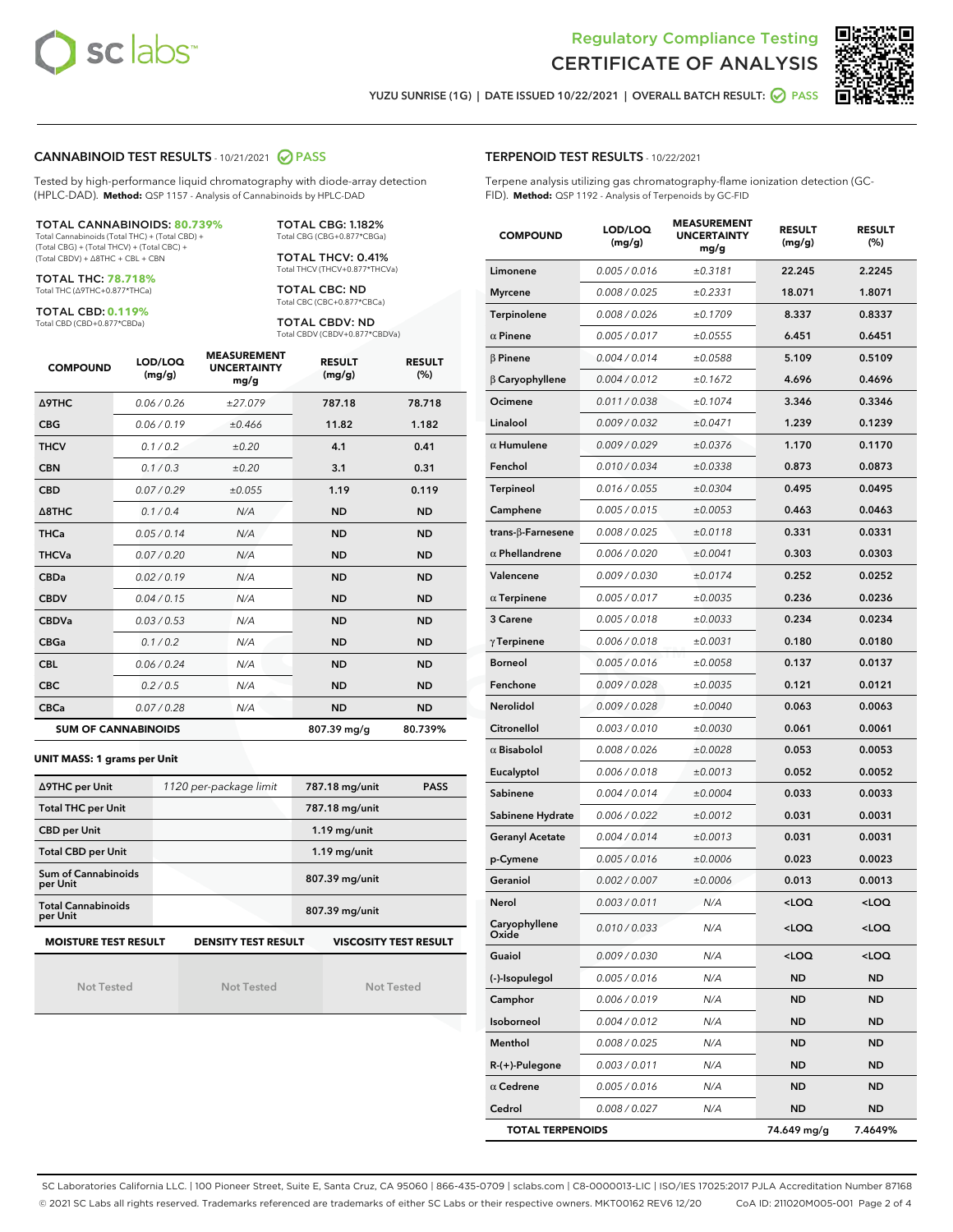



YUZU SUNRISE (1G) | DATE ISSUED 10/22/2021 | OVERALL BATCH RESULT:  $\bigcirc$  PASS

### CATEGORY 1 PESTICIDE TEST RESULTS - 10/22/2021 2 PASS

Pesticide and plant growth regulator analysis utilizing high-performance liquid chromatography-mass spectrometry (HPLC-MS) or gas chromatography-mass spectrometry (GC-MS). \*GC-MS utilized where indicated. **Method:** QSP 1212 - Analysis of Pesticides and Mycotoxins by LC-MS or QSP 1213 - Analysis of Pesticides by GC-MS

| <b>Aldicarb</b><br>0.03 / 0.08<br><b>ND</b><br>$\ge$ LOD<br>N/A<br><b>PASS</b><br>Carbofuran<br>0.02/0.05<br>$\ge$ LOD<br>N/A<br><b>ND</b><br><b>PASS</b><br>Chlordane*<br>0.03 / 0.08<br><b>ND</b><br>$>$ LOD<br>N/A<br><b>PASS</b><br>0.03/0.10<br><b>ND</b><br><b>PASS</b><br>Chlorfenapyr*<br>$\ge$ LOD<br>N/A<br>0.02 / 0.06<br>N/A<br><b>ND</b><br><b>PASS</b><br>Chlorpyrifos<br>$\ge$ LOD<br>0.02 / 0.07<br>N/A<br><b>ND</b><br><b>PASS</b><br>Coumaphos<br>$>$ LOD<br>Daminozide<br>0.02 / 0.07<br>$\ge$ LOD<br>N/A<br><b>ND</b><br><b>PASS</b><br><b>DDVP</b><br>0.03/0.09<br>$\ge$ LOD<br>N/A<br><b>ND</b><br><b>PASS</b><br>(Dichlorvos)<br>Dimethoate<br><b>ND</b><br><b>PASS</b><br>0.03/0.08<br>$>$ LOD<br>N/A<br>0.03/0.10<br>Ethoprop(hos)<br>$\ge$ LOD<br>N/A<br><b>ND</b><br><b>PASS</b><br>0.02/0.06<br>$\ge$ LOD<br>N/A<br><b>ND</b><br><b>PASS</b><br>Etofenprox<br>Fenoxycarb<br>0.03/0.08<br>$>$ LOD<br>N/A<br><b>ND</b><br><b>PASS</b><br>0.03/0.08<br><b>ND</b><br><b>PASS</b><br>Fipronil<br>$\ge$ LOD<br>N/A<br>Imazalil<br>0.02 / 0.06<br>$>$ LOD<br>N/A<br><b>ND</b><br><b>PASS</b><br>0.02 / 0.07<br>Methiocarb<br>N/A<br><b>ND</b><br>$>$ LOD<br><b>PASS</b><br>Methyl<br>0.03/0.10<br>$\ge$ LOD<br>N/A<br><b>ND</b><br><b>PASS</b><br>parathion<br>0.03/0.09<br>$\ge$ LOD<br>N/A<br><b>ND</b><br><b>PASS</b><br><b>Mevinphos</b><br>Paclobutrazol<br>0.02 / 0.05<br>$\ge$ LOD<br>N/A<br><b>ND</b><br><b>PASS</b><br>0.03/0.09<br>N/A<br>$\ge$ LOD<br><b>ND</b><br><b>PASS</b><br>Propoxur<br>0.03/0.08<br><b>ND</b><br><b>PASS</b><br>Spiroxamine<br>$\ge$ LOD<br>N/A<br><b>PASS</b><br>Thiacloprid<br>0.03/0.10<br>$\ge$ LOD<br>N/A<br><b>ND</b> | <b>COMPOUND</b> | LOD/LOQ<br>$(\mu g/g)$ | <b>ACTION</b><br>LIMIT<br>$(\mu g/g)$ | <b>MEASUREMENT</b><br><b>UNCERTAINTY</b><br>$\mu$ g/g | <b>RESULT</b><br>$(\mu g/g)$ | <b>RESULT</b> |
|------------------------------------------------------------------------------------------------------------------------------------------------------------------------------------------------------------------------------------------------------------------------------------------------------------------------------------------------------------------------------------------------------------------------------------------------------------------------------------------------------------------------------------------------------------------------------------------------------------------------------------------------------------------------------------------------------------------------------------------------------------------------------------------------------------------------------------------------------------------------------------------------------------------------------------------------------------------------------------------------------------------------------------------------------------------------------------------------------------------------------------------------------------------------------------------------------------------------------------------------------------------------------------------------------------------------------------------------------------------------------------------------------------------------------------------------------------------------------------------------------------------------------------------------------------------------------------------------------------------------------------------------------------------------------------|-----------------|------------------------|---------------------------------------|-------------------------------------------------------|------------------------------|---------------|
|                                                                                                                                                                                                                                                                                                                                                                                                                                                                                                                                                                                                                                                                                                                                                                                                                                                                                                                                                                                                                                                                                                                                                                                                                                                                                                                                                                                                                                                                                                                                                                                                                                                                                    |                 |                        |                                       |                                                       |                              |               |
|                                                                                                                                                                                                                                                                                                                                                                                                                                                                                                                                                                                                                                                                                                                                                                                                                                                                                                                                                                                                                                                                                                                                                                                                                                                                                                                                                                                                                                                                                                                                                                                                                                                                                    |                 |                        |                                       |                                                       |                              |               |
|                                                                                                                                                                                                                                                                                                                                                                                                                                                                                                                                                                                                                                                                                                                                                                                                                                                                                                                                                                                                                                                                                                                                                                                                                                                                                                                                                                                                                                                                                                                                                                                                                                                                                    |                 |                        |                                       |                                                       |                              |               |
|                                                                                                                                                                                                                                                                                                                                                                                                                                                                                                                                                                                                                                                                                                                                                                                                                                                                                                                                                                                                                                                                                                                                                                                                                                                                                                                                                                                                                                                                                                                                                                                                                                                                                    |                 |                        |                                       |                                                       |                              |               |
|                                                                                                                                                                                                                                                                                                                                                                                                                                                                                                                                                                                                                                                                                                                                                                                                                                                                                                                                                                                                                                                                                                                                                                                                                                                                                                                                                                                                                                                                                                                                                                                                                                                                                    |                 |                        |                                       |                                                       |                              |               |
|                                                                                                                                                                                                                                                                                                                                                                                                                                                                                                                                                                                                                                                                                                                                                                                                                                                                                                                                                                                                                                                                                                                                                                                                                                                                                                                                                                                                                                                                                                                                                                                                                                                                                    |                 |                        |                                       |                                                       |                              |               |
|                                                                                                                                                                                                                                                                                                                                                                                                                                                                                                                                                                                                                                                                                                                                                                                                                                                                                                                                                                                                                                                                                                                                                                                                                                                                                                                                                                                                                                                                                                                                                                                                                                                                                    |                 |                        |                                       |                                                       |                              |               |
|                                                                                                                                                                                                                                                                                                                                                                                                                                                                                                                                                                                                                                                                                                                                                                                                                                                                                                                                                                                                                                                                                                                                                                                                                                                                                                                                                                                                                                                                                                                                                                                                                                                                                    |                 |                        |                                       |                                                       |                              |               |
|                                                                                                                                                                                                                                                                                                                                                                                                                                                                                                                                                                                                                                                                                                                                                                                                                                                                                                                                                                                                                                                                                                                                                                                                                                                                                                                                                                                                                                                                                                                                                                                                                                                                                    |                 |                        |                                       |                                                       |                              |               |
|                                                                                                                                                                                                                                                                                                                                                                                                                                                                                                                                                                                                                                                                                                                                                                                                                                                                                                                                                                                                                                                                                                                                                                                                                                                                                                                                                                                                                                                                                                                                                                                                                                                                                    |                 |                        |                                       |                                                       |                              |               |
|                                                                                                                                                                                                                                                                                                                                                                                                                                                                                                                                                                                                                                                                                                                                                                                                                                                                                                                                                                                                                                                                                                                                                                                                                                                                                                                                                                                                                                                                                                                                                                                                                                                                                    |                 |                        |                                       |                                                       |                              |               |
|                                                                                                                                                                                                                                                                                                                                                                                                                                                                                                                                                                                                                                                                                                                                                                                                                                                                                                                                                                                                                                                                                                                                                                                                                                                                                                                                                                                                                                                                                                                                                                                                                                                                                    |                 |                        |                                       |                                                       |                              |               |
|                                                                                                                                                                                                                                                                                                                                                                                                                                                                                                                                                                                                                                                                                                                                                                                                                                                                                                                                                                                                                                                                                                                                                                                                                                                                                                                                                                                                                                                                                                                                                                                                                                                                                    |                 |                        |                                       |                                                       |                              |               |
|                                                                                                                                                                                                                                                                                                                                                                                                                                                                                                                                                                                                                                                                                                                                                                                                                                                                                                                                                                                                                                                                                                                                                                                                                                                                                                                                                                                                                                                                                                                                                                                                                                                                                    |                 |                        |                                       |                                                       |                              |               |
|                                                                                                                                                                                                                                                                                                                                                                                                                                                                                                                                                                                                                                                                                                                                                                                                                                                                                                                                                                                                                                                                                                                                                                                                                                                                                                                                                                                                                                                                                                                                                                                                                                                                                    |                 |                        |                                       |                                                       |                              |               |
|                                                                                                                                                                                                                                                                                                                                                                                                                                                                                                                                                                                                                                                                                                                                                                                                                                                                                                                                                                                                                                                                                                                                                                                                                                                                                                                                                                                                                                                                                                                                                                                                                                                                                    |                 |                        |                                       |                                                       |                              |               |
|                                                                                                                                                                                                                                                                                                                                                                                                                                                                                                                                                                                                                                                                                                                                                                                                                                                                                                                                                                                                                                                                                                                                                                                                                                                                                                                                                                                                                                                                                                                                                                                                                                                                                    |                 |                        |                                       |                                                       |                              |               |
|                                                                                                                                                                                                                                                                                                                                                                                                                                                                                                                                                                                                                                                                                                                                                                                                                                                                                                                                                                                                                                                                                                                                                                                                                                                                                                                                                                                                                                                                                                                                                                                                                                                                                    |                 |                        |                                       |                                                       |                              |               |
|                                                                                                                                                                                                                                                                                                                                                                                                                                                                                                                                                                                                                                                                                                                                                                                                                                                                                                                                                                                                                                                                                                                                                                                                                                                                                                                                                                                                                                                                                                                                                                                                                                                                                    |                 |                        |                                       |                                                       |                              |               |
|                                                                                                                                                                                                                                                                                                                                                                                                                                                                                                                                                                                                                                                                                                                                                                                                                                                                                                                                                                                                                                                                                                                                                                                                                                                                                                                                                                                                                                                                                                                                                                                                                                                                                    |                 |                        |                                       |                                                       |                              |               |
|                                                                                                                                                                                                                                                                                                                                                                                                                                                                                                                                                                                                                                                                                                                                                                                                                                                                                                                                                                                                                                                                                                                                                                                                                                                                                                                                                                                                                                                                                                                                                                                                                                                                                    |                 |                        |                                       |                                                       |                              |               |

#### CATEGORY 2 PESTICIDE TEST RESULTS - 10/22/2021 @ PASS

| <b>COMPOUND</b>          | LOD/LOQ<br>$(\mu g/g)$ | <b>ACTION</b><br>LIMIT<br>$(\mu g/g)$ | <b>MEASUREMENT</b><br><b>UNCERTAINTY</b><br>$\mu$ g/g | <b>RESULT</b><br>$(\mu g/g)$ | <b>RESULT</b> |  |
|--------------------------|------------------------|---------------------------------------|-------------------------------------------------------|------------------------------|---------------|--|
| Abamectin                | 0.03/0.10              | 0.1                                   | N/A                                                   | <b>ND</b>                    | <b>PASS</b>   |  |
| Acephate                 | 0.02/0.07              | 0.1                                   | N/A                                                   | <b>ND</b>                    | <b>PASS</b>   |  |
| Acequinocyl              | 0.02/0.07              | 0.1                                   | N/A                                                   | <b>ND</b>                    | <b>PASS</b>   |  |
| Acetamiprid              | 0.02/0.05              | 0.1                                   | N/A                                                   | <b>ND</b>                    | <b>PASS</b>   |  |
| Azoxystrobin             | 0.02/0.07              | 0.1                                   | N/A                                                   | <b>ND</b>                    | <b>PASS</b>   |  |
| <b>Bifenazate</b>        | 0.01/0.04              | 0.1                                   | N/A                                                   | <b>ND</b>                    | <b>PASS</b>   |  |
| <b>Bifenthrin</b>        | 0.02 / 0.05            | 3                                     | N/A                                                   | <b>ND</b>                    | <b>PASS</b>   |  |
| <b>Boscalid</b>          | 0.03/0.09              | 0.1                                   | N/A                                                   | <b>ND</b>                    | <b>PASS</b>   |  |
| Captan                   | 0.19/0.57              | 07                                    | N/A                                                   | <b>ND</b>                    | <b>PASS</b>   |  |
| Carbaryl                 | 0.02/0.06              | 0.5                                   | N/A                                                   | <b>ND</b>                    | <b>PASS</b>   |  |
| Chlorantranilip-<br>role | 0.04/0.12              | 10                                    | N/A                                                   | <b>ND</b>                    | <b>PASS</b>   |  |
| Clofentezine             | 0.03/0.09              | 0.1                                   | N/A                                                   | <b>ND</b>                    | <b>PASS</b>   |  |

| <b>CATEGORY 2 PESTICIDE TEST RESULTS</b> - 10/22/2021 continued |
|-----------------------------------------------------------------|
|-----------------------------------------------------------------|

| <b>COMPOUND</b>               | LOD/LOQ<br>(µg/g) | <b>ACTION</b><br>LIMIT<br>$(\mu g/g)$ | <b>MEASUREMENT</b><br><b>UNCERTAINTY</b><br>µg/g | <b>RESULT</b><br>(µg/g) | <b>RESULT</b> |
|-------------------------------|-------------------|---------------------------------------|--------------------------------------------------|-------------------------|---------------|
| Cyfluthrin                    | 0.12 / 0.38       | 2                                     | N/A                                              | ND                      | <b>PASS</b>   |
| Cypermethrin                  | 0.11 / 0.32       | 1                                     | N/A                                              | ND                      | <b>PASS</b>   |
| Diazinon                      | 0.02 / 0.05       | 0.1                                   | N/A                                              | ND                      | <b>PASS</b>   |
| Dimethomorph                  | 0.03 / 0.09       | 2                                     | N/A                                              | ND                      | <b>PASS</b>   |
| Etoxazole                     | 0.02 / 0.06       | 0.1                                   | N/A                                              | ND                      | <b>PASS</b>   |
| Fenhexamid                    | 0.03 / 0.09       | 0.1                                   | N/A                                              | ND                      | <b>PASS</b>   |
| Fenpyroximate                 | 0.02 / 0.06       | 0.1                                   | N/A                                              | <b>ND</b>               | <b>PASS</b>   |
| Flonicamid                    | 0.03 / 0.10       | 0.1                                   | N/A                                              | <b>ND</b>               | <b>PASS</b>   |
| Fludioxonil                   | 0.03 / 0.10       | 0.1                                   | N/A                                              | ND                      | <b>PASS</b>   |
| Hexythiazox                   | 0.02 / 0.07       | 0.1                                   | N/A                                              | <b>ND</b>               | <b>PASS</b>   |
| Imidacloprid                  | 0.04 / 0.11       | 5                                     | N/A                                              | ND                      | <b>PASS</b>   |
| Kresoxim-methyl               | 0.02 / 0.07       | 0.1                                   | N/A                                              | ND                      | <b>PASS</b>   |
| Malathion                     | 0.03 / 0.09       | 0.5                                   | N/A                                              | <b>ND</b>               | <b>PASS</b>   |
| Metalaxyl                     | 0.02 / 0.07       | $\overline{c}$                        | N/A                                              | <b>ND</b>               | <b>PASS</b>   |
| Methomyl                      | 0.03 / 0.10       | $\mathcal{I}$                         | N/A                                              | ND                      | <b>PASS</b>   |
| Myclobutanil                  | 0.03 / 0.09       | 0.1                                   | N/A                                              | <b>ND</b>               | <b>PASS</b>   |
| <b>Naled</b>                  | 0.02 / 0.07       | 0.1                                   | N/A                                              | ND                      | <b>PASS</b>   |
| Oxamyl                        | 0.04 / 0.11       | 0.5                                   | N/A                                              | ND                      | <b>PASS</b>   |
| Pentachloronitro-<br>benzene* | 0.03 / 0.09       | 0.1                                   | N/A                                              | ND                      | <b>PASS</b>   |
| Permethrin                    | 0.04 / 0.12       | 0.5                                   | N/A                                              | ND                      | <b>PASS</b>   |
| Phosmet                       | 0.03 / 0.10       | 0.1                                   | N/A                                              | ND                      | <b>PASS</b>   |
| Piperonylbu-<br>toxide        | 0.02 / 0.07       | 3                                     | N/A                                              | <b>ND</b>               | <b>PASS</b>   |
| Prallethrin                   | 0.03 / 0.08       | 0.1                                   | N/A                                              | ND                      | <b>PASS</b>   |
| Propiconazole                 | 0.02 / 0.07       | 0.1                                   | N/A                                              | <b>ND</b>               | <b>PASS</b>   |
| Pyrethrins                    | 0.04 / 0.12       | 0.5                                   | N/A                                              | <b>ND</b>               | <b>PASS</b>   |
| Pyridaben                     | 0.02 / 0.07       | 0.1                                   | N/A                                              | ND                      | <b>PASS</b>   |
| Spinetoram                    | 0.02 / 0.07       | 0.1                                   | N/A                                              | ND                      | <b>PASS</b>   |
| Spinosad                      | 0.02 / 0.07       | 0.1                                   | N/A                                              | ND                      | <b>PASS</b>   |
| Spiromesifen                  | 0.02 / 0.05       | 0.1                                   | N/A                                              | ND                      | <b>PASS</b>   |
| Spirotetramat                 | 0.02 / 0.06       | 0.1                                   | N/A                                              | <b>ND</b>               | <b>PASS</b>   |
| Tebuconazole                  | 0.02 / 0.07       | 0.1                                   | N/A                                              | ND                      | <b>PASS</b>   |
| Thiamethoxam                  | 0.03 / 0.10       | 5                                     | N/A                                              | ND                      | <b>PASS</b>   |
| Trifloxystrobin               | 0.03 / 0.08       | 0.1                                   | N/A                                              | ND                      | <b>PASS</b>   |

SC Laboratories California LLC. | 100 Pioneer Street, Suite E, Santa Cruz, CA 95060 | 866-435-0709 | sclabs.com | C8-0000013-LIC | ISO/IES 17025:2017 PJLA Accreditation Number 87168 © 2021 SC Labs all rights reserved. Trademarks referenced are trademarks of either SC Labs or their respective owners. MKT00162 REV6 12/20 CoA ID: 211020M005-001 Page 3 of 4